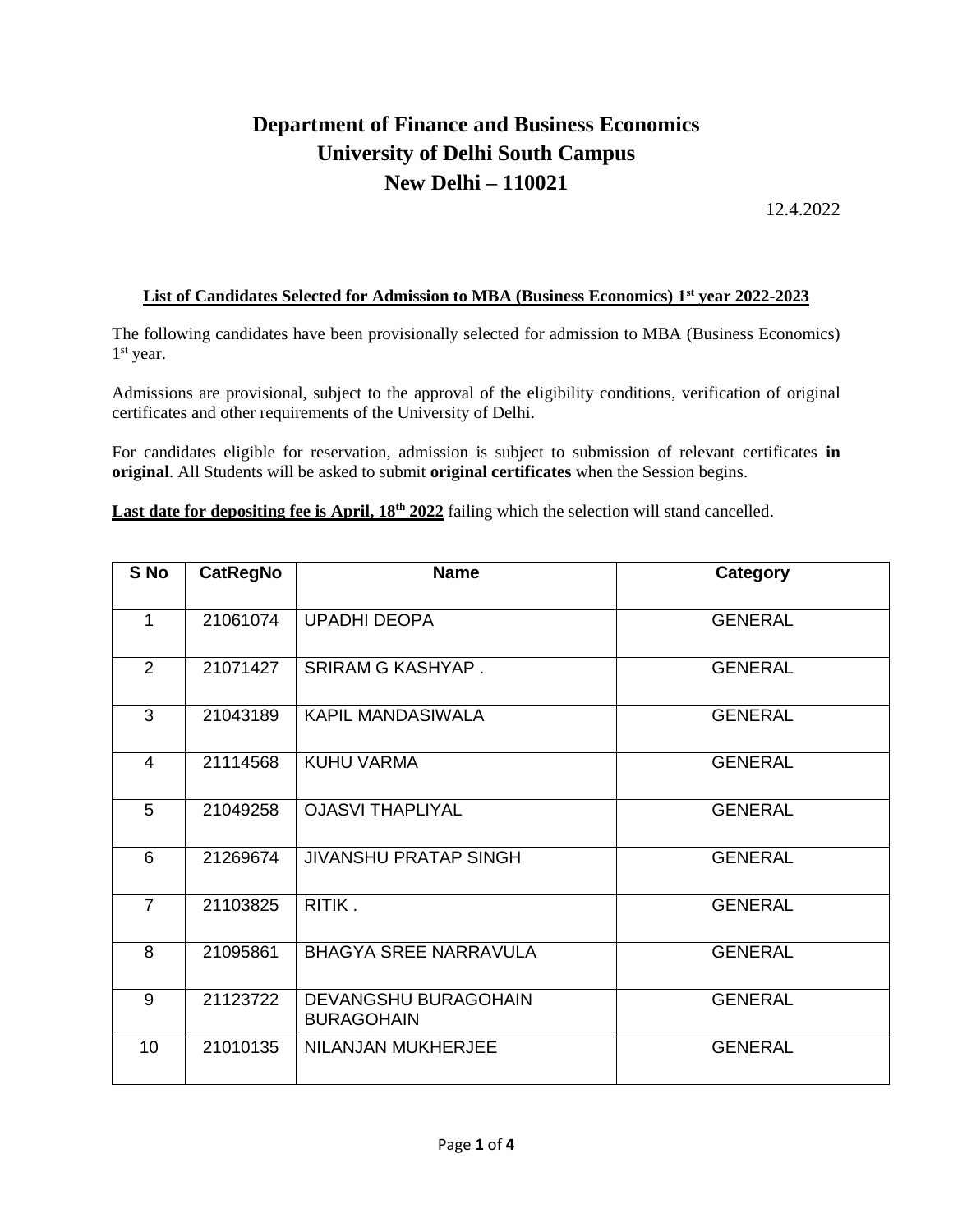| 11 | 21074104 | <b>KHUSHI MUNJAL</b>       | <b>GENERAL</b> |
|----|----------|----------------------------|----------------|
| 12 | 21166810 | <b>SHREYASH TRIPATHI</b>   | <b>GENERAL</b> |
| 13 | 21141333 | YAMINI SURAPANENI          | <b>GENERAL</b> |
| 14 | 21123026 | <b>ADITI GOYAL</b>         | <b>GENERAL</b> |
| 15 | 21004026 | <b>GARVIT JAIN</b>         | <b>GENERAL</b> |
| 16 | 21171988 | YASH JAISWAL               | <b>GENERAL</b> |
| 17 | 21066883 | <b>VAGISH NANDAL</b>       | <b>GENERAL</b> |
| 18 | 21077817 | DEBALOY DEY                | <b>GENERAL</b> |
| 19 | 21131286 | <b>SHREYAS DASH</b>        | <b>GENERAL</b> |
| 20 | 21209149 | <b>MOHAMMAD SAQIB</b>      | <b>GENERAL</b> |
| 21 | 21110549 | <b>HARSHITA MITTAL</b>     | <b>GENERAL</b> |
| 22 | 21097879 | <b>TWESH BAWASKAR</b>      | <b>GENERAL</b> |
| 23 | 21115798 | <b>SEHAJ MIGLANI</b>       | <b>GENERAL</b> |
| 24 | 21164074 | <b>SEZAL SACHDEVA</b>      | <b>GENERAL</b> |
| 25 | 21126815 | <b>MANISH RATRA</b>        | <b>GENERAL</b> |
| 26 | 21245699 | PUSHKAL PANDEY             | <b>GENERAL</b> |
| 27 | 21059030 | <b>SOUMYA BHARTI</b>       | <b>GENERAL</b> |
| 28 | 21116408 | <b>RISHIKA GUPTA</b>       | <b>GENERAL</b> |
| 29 | 21096282 | SUKHAD SHIRISH SHIRKHEDKAR | <b>GENERAL</b> |
| 30 | 21001938 | <b>SAHIL AVINASH DESAI</b> | <b>GENERAL</b> |
| 31 | 21115135 | <b>ANSHUMAN PENDSE</b>     | <b>GENERAL</b> |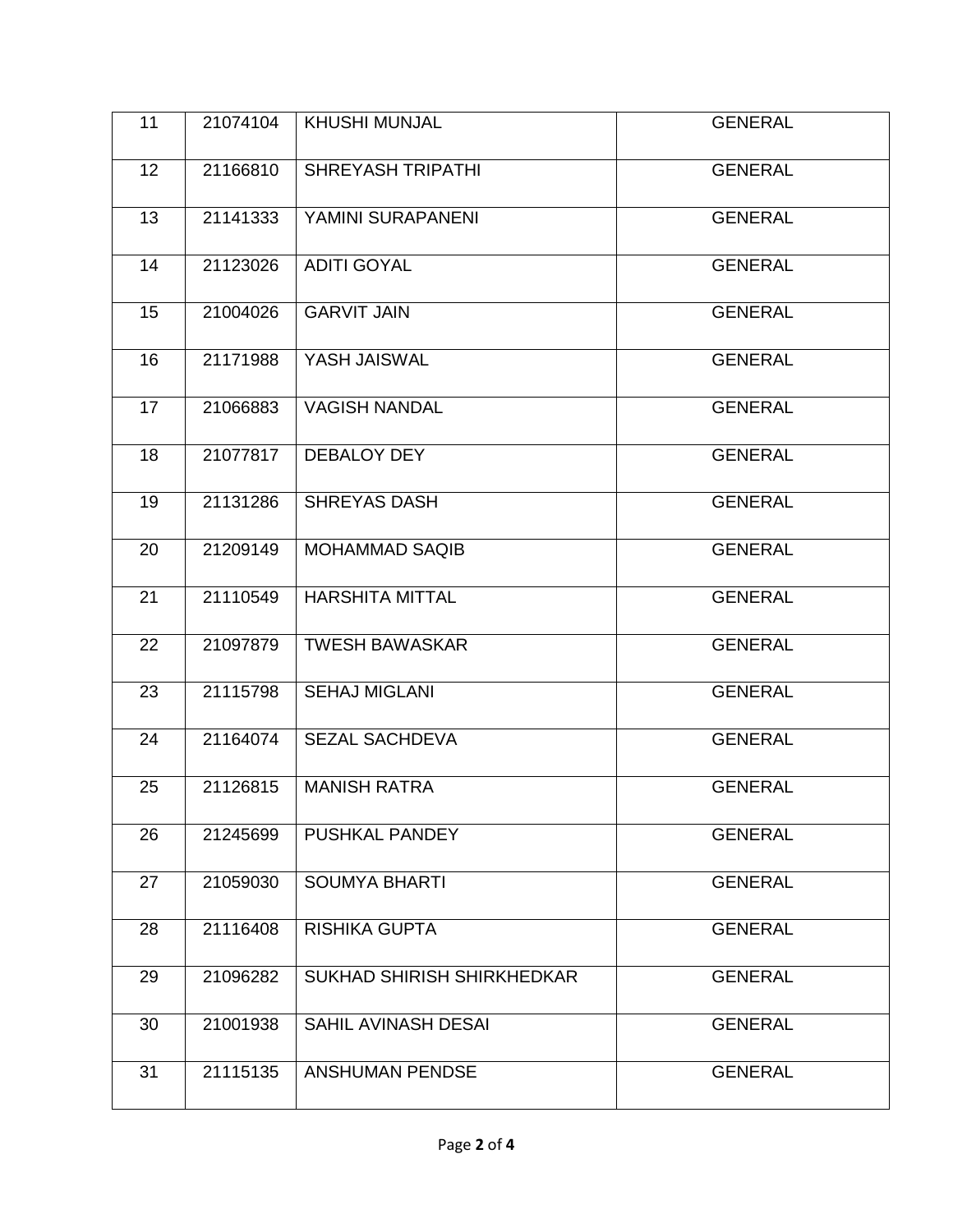| 32 | 21094338 | <b>DAKSH VINCENT</b>          | <b>GENERAL</b> |
|----|----------|-------------------------------|----------------|
| 33 | 21190136 | <b>TEJAS ULHAS JOSHI</b>      | <b>GENERAL</b> |
| 34 | 21159849 | <b>PUNYA NAGPAL</b>           | <b>GENERAL</b> |
| 35 | 21087577 | <b>ISHA SRIVASTAVA</b>        | <b>GENERAL</b> |
| 36 | 21091011 | <b>ISHITA BISHT</b>           | <b>GENERAL</b> |
| 37 | 21247842 | NAVYATHA PANDAVULA            | <b>GENERAL</b> |
| 38 | 21110078 | <b>RITIKA OSTA</b>            | <b>GENERAL</b> |
| 39 | 21188778 | <b>HIMIKA GOSWAMI</b>         | <b>GENERAL</b> |
| 40 | 21107609 | <b>SHASHANK SINGH KUSHWAH</b> | <b>GENERAL</b> |
| 41 | 21038288 | <b>HIMANSHU SHEKHAR</b>       | <b>GENERAL</b> |
| 42 | 21240448 | <b>HARSHITA GIRDHAR</b>       | <b>GENERAL</b> |
| 43 | 21009096 | ANAMIKA PANDEY                | <b>OBC</b>     |
| 44 | 21053883 | NIRMALA SHARANI PALLA         | <b>OBC</b>     |
| 45 | 21111650 | <b>RAHUL KUMAR</b>            | <b>OBC</b>     |
| 46 | 21199362 | <b>RISHABH RASTOGI</b>        | <b>OBC</b>     |
| 47 | 21119393 | <b>HARSHIT SONI</b>           | <b>OBC</b>     |
| 48 | 21103749 | <b>ANAMTA NADEEM</b>          | <b>OBC</b>     |
| 49 | 21021710 | AMBUJ DHAKAD                  | <b>OBC</b>     |
| 50 | 21072683 | <b>SAI RITWIK MUDADLA</b>     | <b>OBC</b>     |
| 51 | 21087818 | <b>ANKIT ROHILLA</b>          | <b>OBC</b>     |
| 52 | 21012279 | SATYA SAI KRISHNA DONTAMSETTI | <b>OBC</b>     |